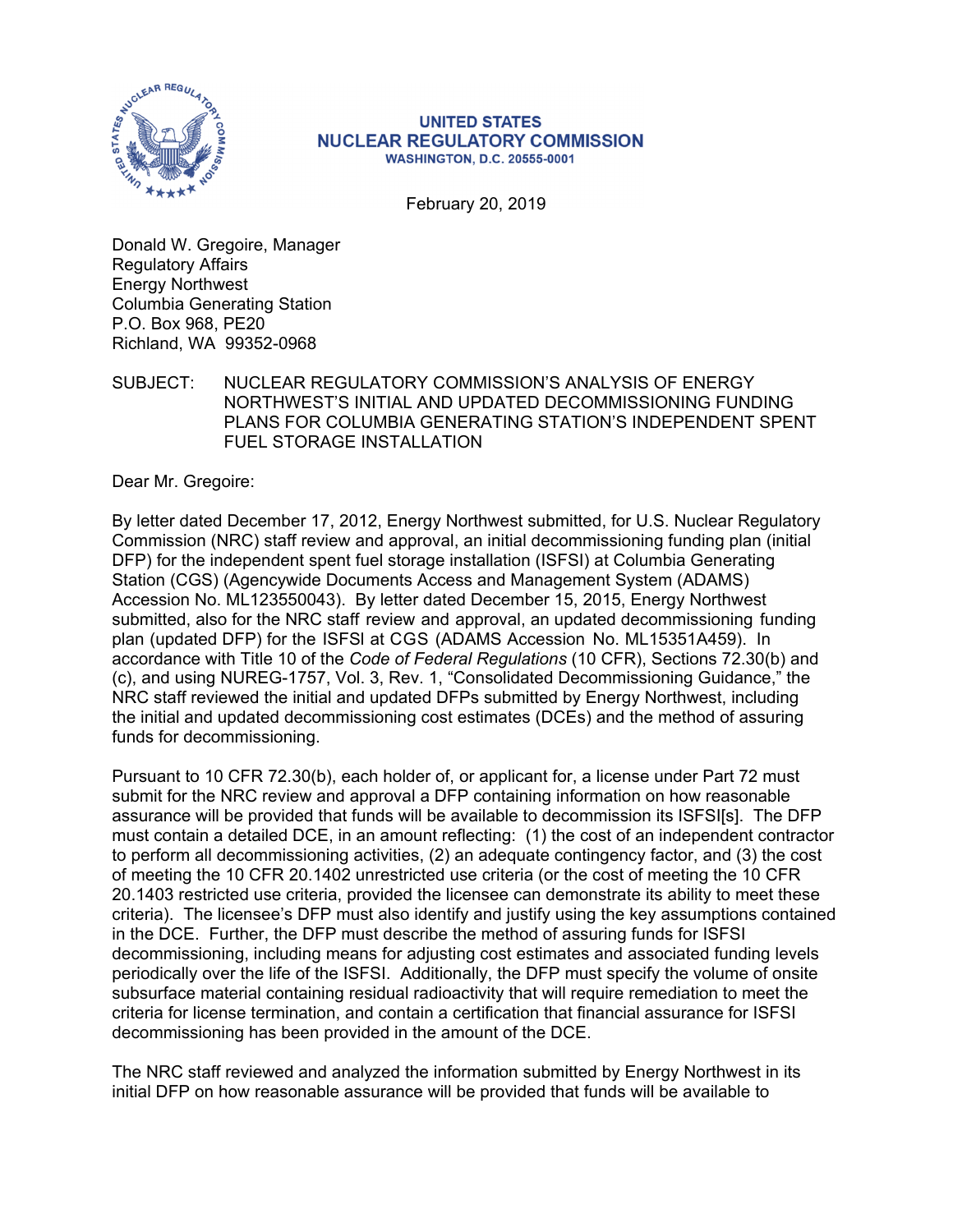### D. Gregoire  $-2 -$

decommission the ISFSI, including the amount of the DCE and the method of assuring funds for decommissioning.

In the initial DFP, Energy Northwest estimated that the total cost to decommission the ISFSI at CGS for unrestricted use is \$4,600,000, in 2012 dollars. Based on its analysis of Energy Northwest's initial DFP, the NRC staff finds that the submitted DCE: is based on reasonable costs of a third party contractor; includes an adequate contingency factor; reflects the cost of meeting the 10 CFR 20.1402 criteria for unrestricted use; and is based on reasonable and documented assumptions. Therefore, the NRC staff finds that the DCE adequately estimated the cost to carry out required ISFSI decommissioning activities prior to license termination, and that the DCE is acceptable.

Energy Northwest relied on an external sinking fund as financial assurance for ISFSI decommissioning, a method authorized by 10 CFR 72.30(e). Energy Northwest, through the Bonneville Power Administration (BPA), an agency of the Department of Energy, has established a sinking fund for decommissioning CGS. Energy Northwest made an initial payment to the Trust and developed a schedule of annual payments through the end of decommissioning in Fiscal Year 2029. The schedule of annual payments includes assumptions for inflation and the estimated earnings of the Trust that would be reinvested. The NRC staff finds that the aggregate dollar amount of the licensee's financial instrument provides adequate financial assurance to cover its cost estimate, and therefore, that this financial instrument is acceptable.

Pursuant to 10 CFR 72.30(c), at the time of license renewal and at intervals not to exceed 3 years, the initial DFP required to be submitted by 10 CFR 72.30(b) must be resubmitted with adjustments as necessary to account for changes in costs and the extent of contamination (updated DFP). The updated DFP must update the information submitted with the original or prior approved plan. In addition, the updated DFP must specifically consider the effect of the following events on decommissioning costs, as required by 10 CFR 72.30 $(c)(1)-(4)$ : (1) spills of radioactive material producing additional residual radioactivity in onsite subsurface material, (2) facility modifications, (3) changes in authorized possession limits, and (4) actual remediation costs that exceed the previous cost estimate.

In the updated DFP, Energy Northwest estimates that the total cost to decommission the ISFSI at CGS for unrestricted use is \$6,100,000, in 2015 dollars. The updated decommissioning cost estimate (updated DCE) considered the requirements of 10 CFR  $72.30(c)(1)-(4)$  and the licensee provided a discussion of each requirement. The licensee's submittal states, in part:

- 1. There have been no reported spills of radioactive material;
- 2. There have been no modifications with the exception of site preparation and initiation of construction of a new ISFSI pad to be used for the next reactor core offload;
- 3. There have been no changes in authorized possession limits; and
- 4. There have been no actual remediation costs that exceed the previous cost estimate.

Based on its review of Energy Northwest's submittal, the NRC staff finds that the updated DCE: is based on reasonable costs of a third party contractor; includes an adequate contingency factor; reflects the cost of meeting the 10 CFR 20.1402 criteria for unrestricted use; and is based on reasonable and documented assumptions. Therefore, the NRC staff finds that the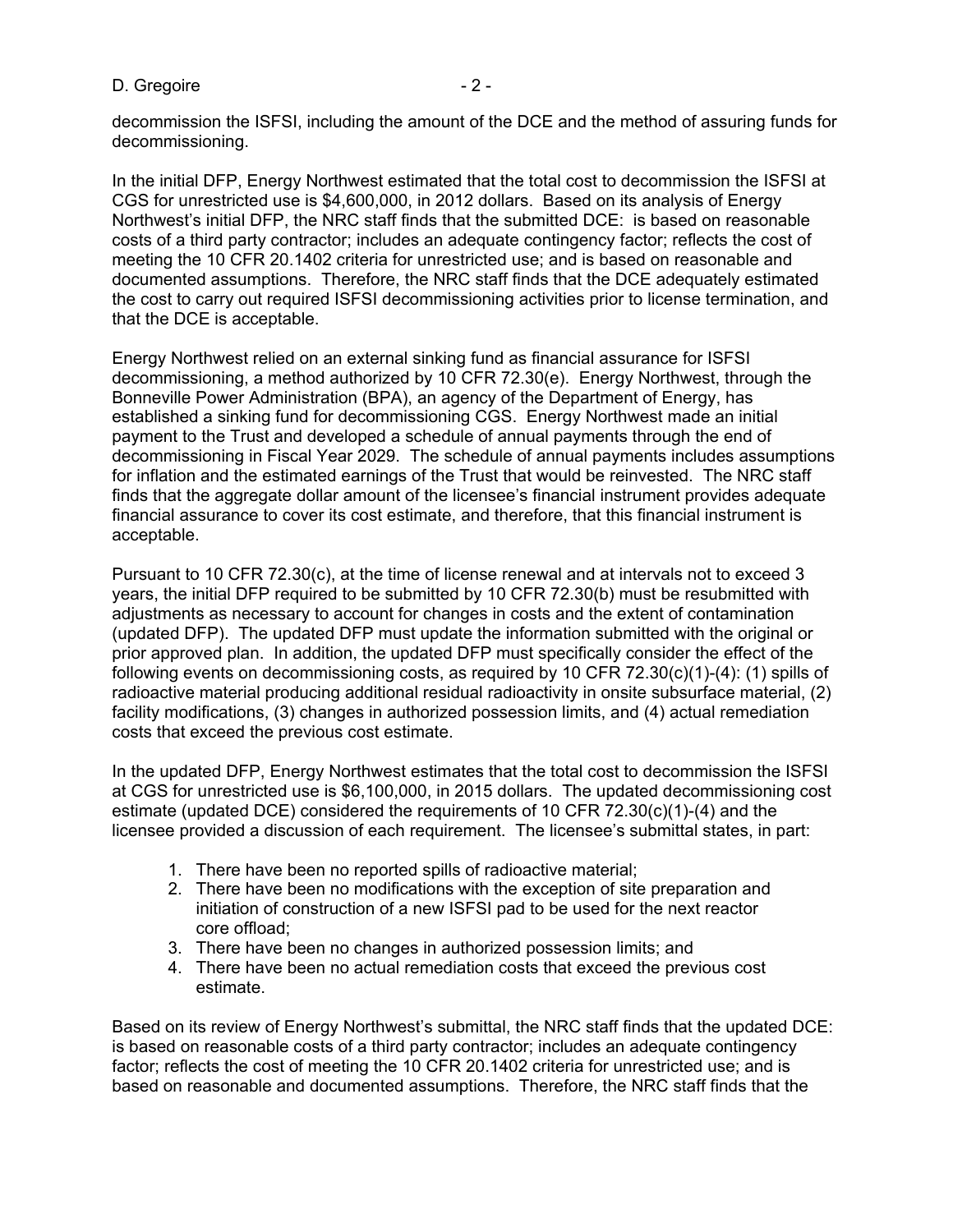D. Gregoire is a set of the set of  $\sim$  3 -

updated DCE adequately estimates the cost, at this time, to carry out required ISFSI decommissioning activities prior to license termination, and that the updated DCE is acceptable.

Energy Northwest currently relies on a contract with the BPA as financial assurance for ISFSI decommissioning, a method authorized by 10 CFR 72.30(e). The NRC staff reviewed the licensee's updated DFP, and finds that the aggregate dollar amount of the licensee's financial instrument provides adequate financial assurance to cover its updated DCE.

Therefore, based on its review, the NRC staff finds that the initial and updated DFPs contain the information required by 10 CFR 72.30(b) and (c) and that Energy Northwest has provided reasonable assurance that funds will be available to decommission the CGS ISFSI. In addition to the NRC staff's review of Energy Northwest's initial and updated DFPs, the NRC staff completed an environmental review. On March 6, 2019, the NRC staff published the results of that review in an environmental assessment and finding of no significant impact in the *Federal Register* (84 FR 8124). The NRC staff determined there were no environmental impacts from the NRC staff's review and approval of Energy Northwest's initial and updated DFPs.

If you have any questions regarding this matter, please contact me at (301) 415-5722 or Pamela Longmire, Ph.D. of my staff, at (301) 415-7465.

Sincerely,

#### **/RA/**

 Ilka Berrios, Acting Chief Spent Fuel Licensing Branch Division of Spent Fuel Management Office of Nuclear Material Safety and Safeguards

Docket No.: 72-35 CAC No: 001028 EPID No.: L-2017-FPR-0016

Enclosure: Environmental Assessment